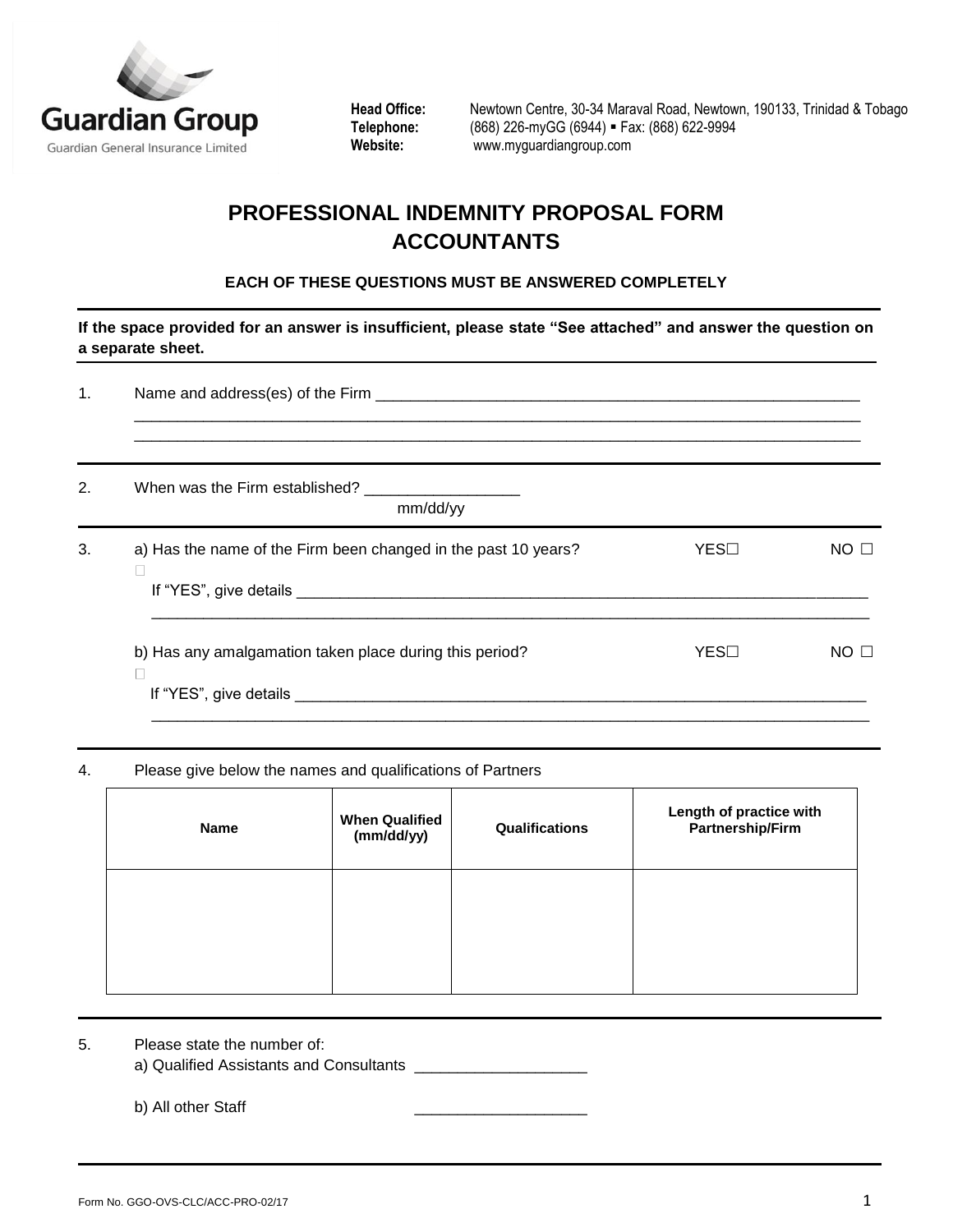# 6. Is cover required for any independent Accountant to whom work is sub-contracted? NO  $\Box$

If "YES", give details \_\_\_\_\_\_\_\_\_\_\_\_\_\_\_\_\_\_\_\_\_\_\_\_\_\_\_\_\_\_\_\_\_\_\_\_\_\_\_\_\_\_\_\_\_\_\_\_\_\_\_\_\_\_\_\_\_\_\_\_\_\_\_\_\_\_

| <b>Name</b> | Qualifications | Fees paid<br>(Last financial year) |
|-------------|----------------|------------------------------------|
|             |                |                                    |
|             |                |                                    |
|             |                |                                    |
|             |                |                                    |
|             |                |                                    |
|             |                |                                    |

| 7. | Is cover required for any Partner for his liability prior to joining the |          |      |                 |
|----|--------------------------------------------------------------------------|----------|------|-----------------|
|    | above Firm(s)?                                                           |          | YES⊟ | NO <sub>1</sub> |
|    |                                                                          |          |      |                 |
|    | If "YES", please state:                                                  |          |      |                 |
|    | a) Name of Proposer (s)                                                  |          |      |                 |
|    | b) Name of previous Firm(s)                                              |          |      |                 |
|    | c) Date upon which he/they left the Firm(s) _____                        |          |      |                 |
|    |                                                                          | mm/dd/yy |      |                 |

8. Please state for each period

|                                               | <b>Past</b><br><b>Financial Year</b> | <b>Current</b><br><b>Financial Year</b> | <b>Est. Coming</b><br><b>Financial Year</b> |
|-----------------------------------------------|--------------------------------------|-----------------------------------------|---------------------------------------------|
| a) Total gross fees and commissions           |                                      |                                         |                                             |
| b) Largest total from any one Client or Group | -86                                  | ა                                       |                                             |
| c) Average fee per Client or Group            |                                      |                                         |                                             |

9. DIVISION OF GROSS FEES (as a percentage of total) for last available financial year (this division to be approximately only, as there may be considerable overlap between the types of work) a) Audit, Accountancy and Company Tax  $\frac{1}{2}$ 

|  | - 70          |
|--|---------------|
|  | $\frac{0}{0}$ |
|  | $\frac{0}{0}$ |
|  | $\frac{0}{0}$ |
|  | $\frac{0}{0}$ |
|  | $\frac{0}{0}$ |
|  | $\frac{0}{0}$ |
|  | %             |
|  | %             |
|  | $\%$          |
|  | $\%$          |
|  | $\frac{0}{0}$ |
|  | $\frac{0}{0}$ |
|  |               |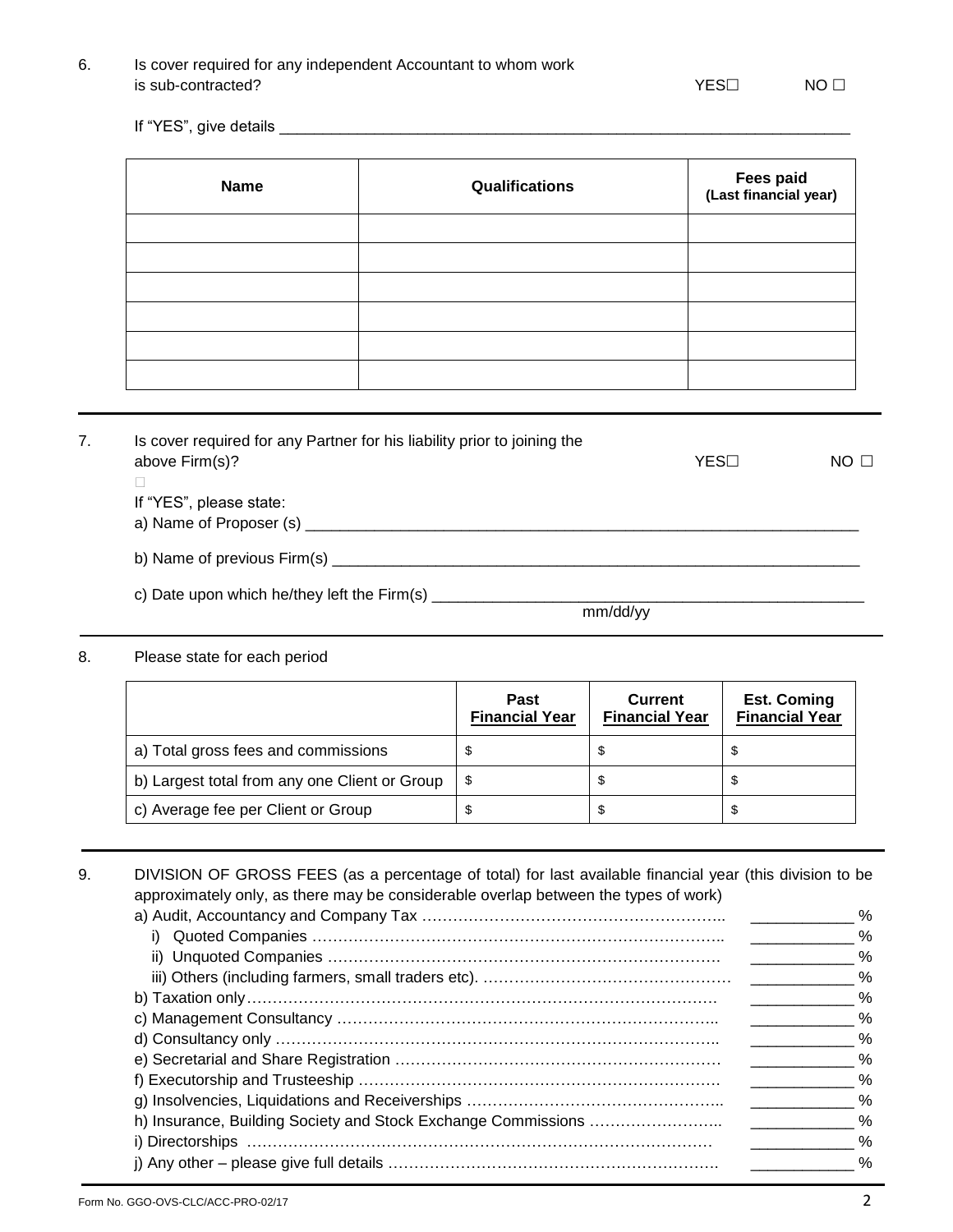10. If more than 15% of your total gross fees for the last financial year are earned from one Client or Group, please specify:

| c) Amount of Fee/Commission<br><u> 1980 - John Stein, Amerikaansk politiker († 1908)</u> |
|------------------------------------------------------------------------------------------|
|                                                                                          |

11. If any work has been carried out by yourselves or by any other Firm or individual whether formally lined with yourselves or not, on your behalf during the past 3 years, please specify as follows:

|                                                                       | Year 1 | Year <sub>2</sub> | Year 3 |
|-----------------------------------------------------------------------|--------|-------------------|--------|
| <b>Gross fees and commissions</b>                                     | \$     | \$                | \$     |
| USA/CANADA                                                            | \$     | \$                | \$     |
| Other (please specify countries<br>- use separate sheet if necessary) | \$     | \$                | \$     |
|                                                                       |        |                   |        |

| 12. | a) Have the Firm(s) sustained any loss through the fraud or<br>dishonesty of any person?                                                                                                                                                                                                                   | YES⊟ | NO <sub>1</sub> |
|-----|------------------------------------------------------------------------------------------------------------------------------------------------------------------------------------------------------------------------------------------------------------------------------------------------------------|------|-----------------|
|     | b) Do the Firm(s) know of any fraud or dishonesty at any time of any past<br>or present Partner, Director or Employees                                                                                                                                                                                     | YES⊟ | NO <sub>1</sub> |
|     | If "YES", please give details and state the precautions taken to prevent<br>a recurrence and the set of the set of the set of the set of the set of the set of the set of the set of the set of the set of the set of the set of the set of the set of the set of the set of the set of the set of the set |      |                 |
|     | c) Do the Firm(s) always require satisfactory references when engaging<br>senior employees?                                                                                                                                                                                                                | YES⊟ | NO <sub>1</sub> |
|     | d) Is any Employee allowed to sign cheques with his signature alone?                                                                                                                                                                                                                                       | YES⊟ | NO <sub>1</sub> |
|     | If "YES", please describe circumstances and state limit ________________________                                                                                                                                                                                                                           |      |                 |
|     |                                                                                                                                                                                                                                                                                                            |      |                 |

e) How often are receipts, counterfoils, vouchers and supporting documents checked against the cash book entries and reconciled with Bank Statements including the balance of cash and unpresented cheques, independently of Employees receiving or banking monies in respect of monies belonging to the Firm as well as in trust on behalf of others?

\_\_\_\_\_\_\_\_\_\_\_\_\_\_\_\_\_\_\_\_\_\_\_\_\_\_\_\_\_\_\_\_\_\_\_\_\_\_\_\_\_\_\_\_\_\_\_\_\_\_\_\_\_\_\_\_\_\_\_\_\_\_\_\_\_\_\_\_\_\_\_\_\_\_\_\_\_\_\_\_\_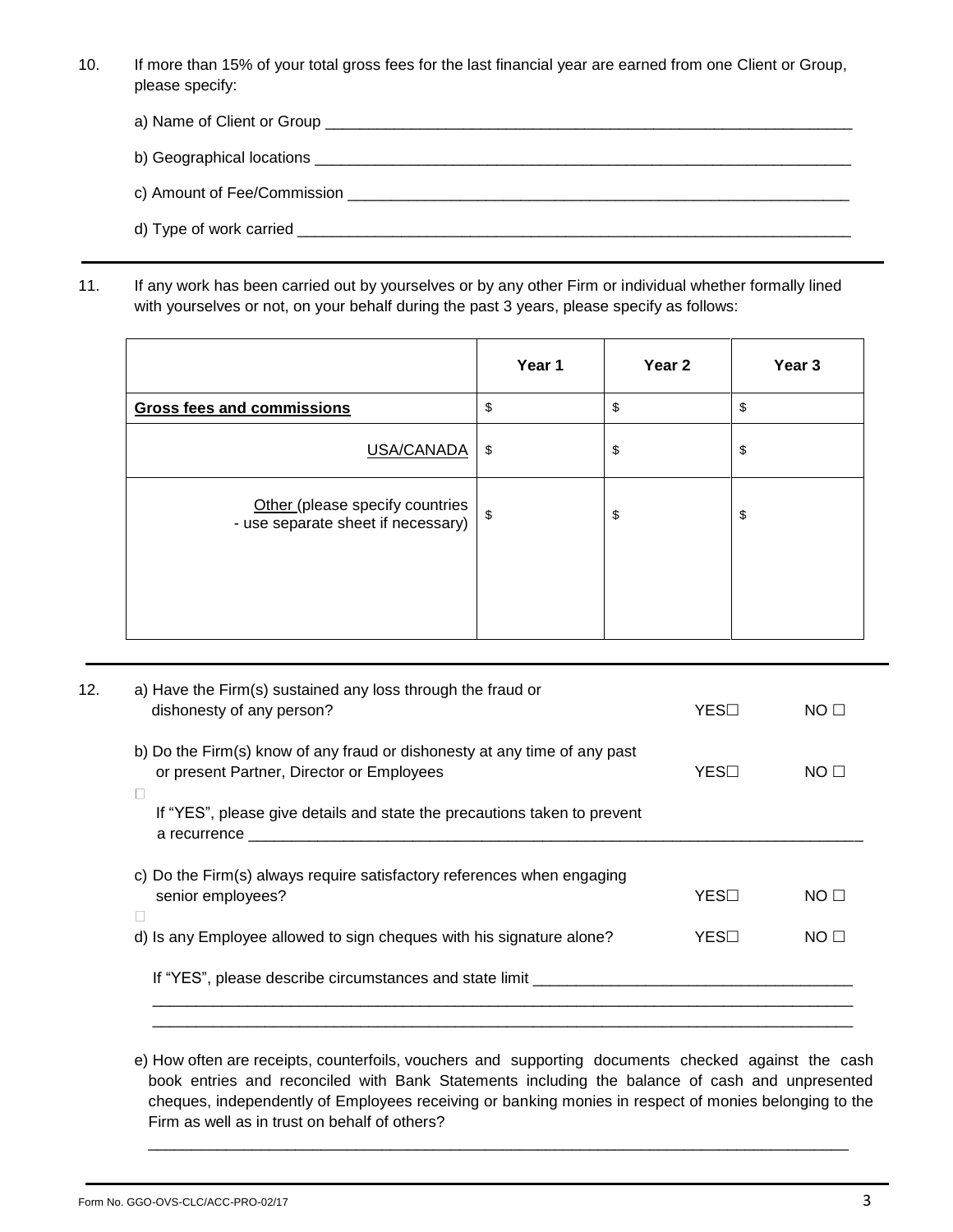| 13. | a) Has the Firm(s) ever held a Professional Indemnity policy?                                                                                                                                                   | YES□                 | NO <sub>1</sub>                                       |
|-----|-----------------------------------------------------------------------------------------------------------------------------------------------------------------------------------------------------------------|----------------------|-------------------------------------------------------|
|     | $\mathbf{L}$<br>b) Is this policy current?<br>П                                                                                                                                                                 | YES□                 | $NO$ $\Box$                                           |
|     | If answer is "YES", please advise<br>ii) The Name of the Insurer                                                                                                                                                |                      |                                                       |
| 14. | a) What is the amount of Indemnity required?                                                                                                                                                                    | $\frac{1}{2}$        |                                                       |
|     | b) What is the amount of the excess which you would be<br>prepared to carry in respect of each claim?                                                                                                           | \$                   |                                                       |
|     | (The Company requires a minimum excess depending on the size and type of work undertaken)                                                                                                                       |                      |                                                       |
| 15. | Do you require any of the normal extensions available?<br>a) Loss of documents<br>b) Dishonesty of employees<br>c) Libel and Slander                                                                            | YES□<br>YES□<br>YES□ | NO <sub>1</sub><br>NO <sub>1</sub><br>NO <sub>1</sub> |
| 16. | Has any insurance of this nature made on behalf of the Firm(s)<br>or their predecessors in business or any of the present<br>Partners ever been cancelled or renewal refused?                                   | YES□                 | NO <sub>1</sub>                                       |
| 17. | To the best of your knowledge and belief have any claims ever<br>been made against the Firm(s) or their predecessors in the business<br>or any of the present or former Partners?                               | YES□                 | $NO$ $\Box$                                           |
|     | (It is important that a full answer is given to this question, i.e. year, amount and brief details of the nature of<br>claims(s).                                                                               |                      |                                                       |
| 18. | Are any of the partners, AFTER ENQUIRY, aware of any<br>circumstances which may give rise to a claim against the Firm(s)<br>or their predecessors in business or any of the present or<br>former Partners?<br>П | YES□                 | NO <sub>1</sub>                                       |

WELL PREJUDICE YOUR RIGHTS if subsequently a claim should arise.